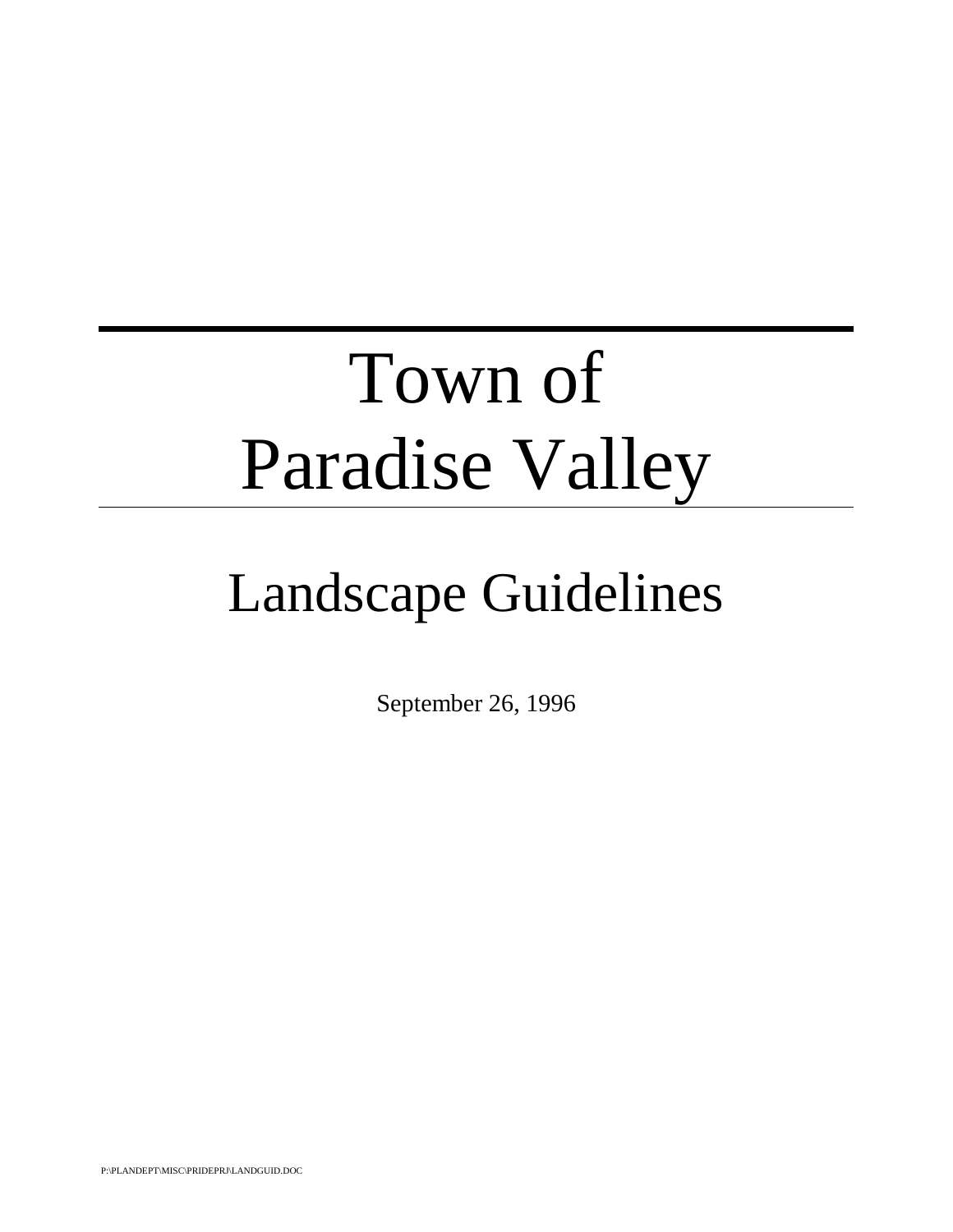# TOWN OF PARADISE VALLEY

# LANDSCAPING GUIDELINES

The following landscape planting guidelines were accepted by the Paradise Valley Town Council on September 26, 1996, to provide guidance to public and private property owners alike in the preservation and enhancement of the community's natural environment. The Town Council has directed the Town Staff to provide these guidelines to applicants for land division approval, special use permits, and building permits. The Council also directs that Staff utilize these landscaping guidelines for all Town projects.

GOAL: Tree-shaded streets and paths throughout the Town which enhance the natural desert, soften the impression given by the hard surfaces of the streets, and shield residents, homes and passersby from heat, pollution, and traffic; and to create ample massings of plantings to offset harmful pollutants and provide additional storage of carbon, greater production of oxygen and more efficient mitigation of air pollution.

# **LANDSCAPING**

- 1. Planting of canopy trees in new developments, as well as along existing streets, should be required at a minimum of 30 foot intervals in the rights of way along the street, between the edge of the pavement and the adjacent path, between the path and the adjacent property line, or between the pavement and the adjacent property. Ironwood trees should make up at least 20 percent of such plantings. Similar plantings of shrubs at a minimum of 20 foot intervals should also be required. Tables #1 and #2 are partial, but representative, lists of indigenous and compatible trees. These lists have been carefully developed in order to recommend plants that are low water use, require minimum maintenance, and will still thrive and look attractive. Table 3 is a list of plants that are undesirable because of the allergens they produce. The Town Code already prohibits the planting of allergen producing non-sterile olive, and mulberry trees. There are other plants on the list that are not recommended. For example, oleanders are highly toxic when burned, poisonous when used as compost for vegetable and fruit gardens, use excessive water, grow out of control and obliterate the view from roadways when not pruned to the maximum allowed wall height. Palms and eucalyptus are not indigenous, are out of scale with the Sonoran Desert, partially block view corridors, become brittle, are fire hazards, can split and fall in a wind storm and have pollen irritants. $<sup>1</sup>$ </sup>
- 2. Where space or sightlines make trees impractical, native shrubs, ground cover and wildflowers should be planted. A partial, but representative, list of recommended native species is attached.

 1  *See also Town Code Section 5-10-13*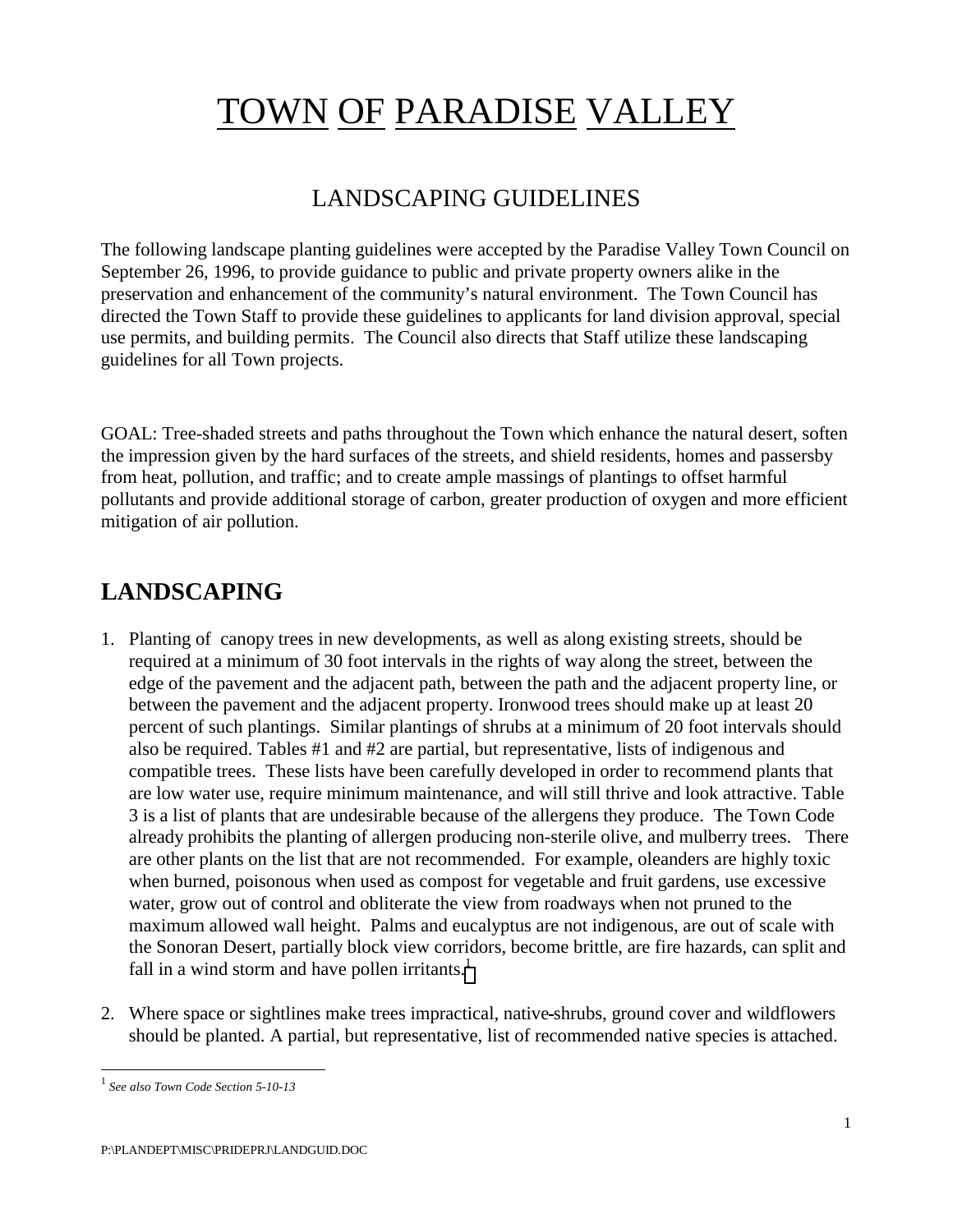This list has also been carefully developed in order to recommend plants that are low water use, require minimum maintenance, and will still thrive and look attractive.

- 3. Where granite is used, it should be desert colored and 3/4" minimum size.
- 4. Developers should use informally sited, desert-compatible, trees and plants, and granite, ground covers or water elements in lieu of grass around the periphery. Where boulders are used, onethird (1/3) of the height should be buried for optimum effectiveness.
- 5. Whenever an application for special use permit approval or amendment is received, the holder of the special use permit should be encouraged to bring existing landscaping into closer conformance with these Guidelines.
- 6. As a safety precaution, spiny plants such as agave, yucca, fero cactus (barrels), and opuntia (prickly pear/cholla) must be planted and maintained at least six feet from pedestrian paths or roadways.

# **MAINTENANCE**

- 1. Plant material which does not survive, and irrigation systems that fail, should be replaced within thirty (30) days of their demise, failure or removal.
- 2. All landscaping shall be maintained in order to enhance and improve the site and keep it in a healthy, neat, clean, weed-free condition.
- 3. Replacement or alteration of landscaping shall be of like size as that which is required herein, or which was removed or destroyed.
- 4. Plant material shall not be severely pruned so that the natural growth pattern or characteristic form is significantly altered.
- 5. Modification or removal of landscaping installed in conformance with these guidelines shall be approved in advance by the Town.

# **PARKING**

1. The parking areas and outdoor lighting of any property which is regulated by a special use permit should be screened from view by a dense combination of trees, walls, earth berms,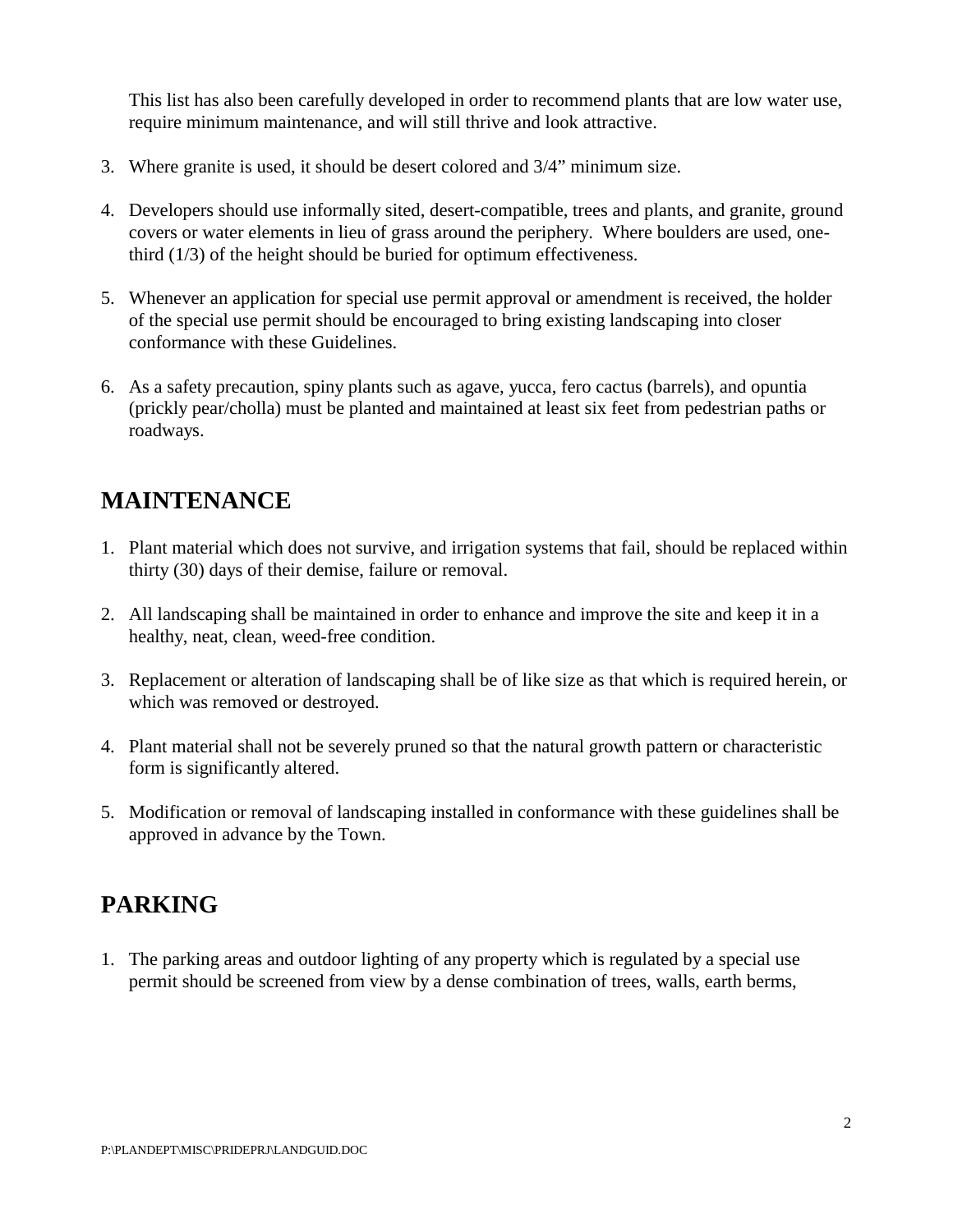and/or bushes on all perimeters. Such plantings should be a minimum of six feet deep, two feet high, and contain one canopy desert tree at least every 30 feet in addition to the shrubs.

- 2. Parking spaces should be interspersed with islands planted with desert shrubs and canopy trees. The planted areas should total 25% of the interior of the parking area to provide for shade and to minimize the heat island effect and visual pollution.
- 3. There should be a minimum of one canopy tree per ten parking spaces. The trees should be large enough when planted to have established a mature shade canopy in three years. No parking space should be more than 50 feet from a canopy tree. Every group of parking spaces should be interrupted by planting. Long, skinny planted areas are the least satisfactory visually.
- 4. Because parking lots of impermeable materials such as asphalt or concrete are hostile environments for trees and other plants, where possible, trees should be surrounded by 300 square feet of permeable space, such as stabilized granite or grates (no impervious material should be permitted under any tree dripline), and protected by intermittent curbs or bumpers for maximum effectiveness. Parking lot surfaces should be contoured in such a way that sheet flow drains into the planted areas.
- 5. When the entire parking lot surface is permeable, some deviation from these standards may be considered.

# **RECREATIONAL PATHS AND CURBS**

- 1. Where curbs are required they should be ribbon or rolled, desert colored concrete (Davis' San Diego Buff: 1 1/2 lbs. # 5237 per bag of type 1-2 Portland Cement), salt finish. If water control or some other circumstance indicate a vertical curb is preferable, then it must be specifically recommended by staff to the Planning Commission.
- 2. Recreational paths shall be six feet wide, desert colored concrete (Davis' San Diego Buff: 1.5 pounds No. 5237 per bag of type 1-2 Portland Cement), salt finish, slightly meandering and laid out on site by a landscape architect to assure a random appearance and usable planter space between the path and the road. For user safety, paths must be as far from the road as the right of way permits, and grades, or slope should not exceed 1:20 in order to comply with accessibility guidelines. Transitions from ramps to paths or streets should be flush and free of abrupt changes, and comply with the Americans with Disabilities Act.
- 3. In areas where paths abut lots and/or residences, provisions should be made to install sleeves for water/irrigation purposes.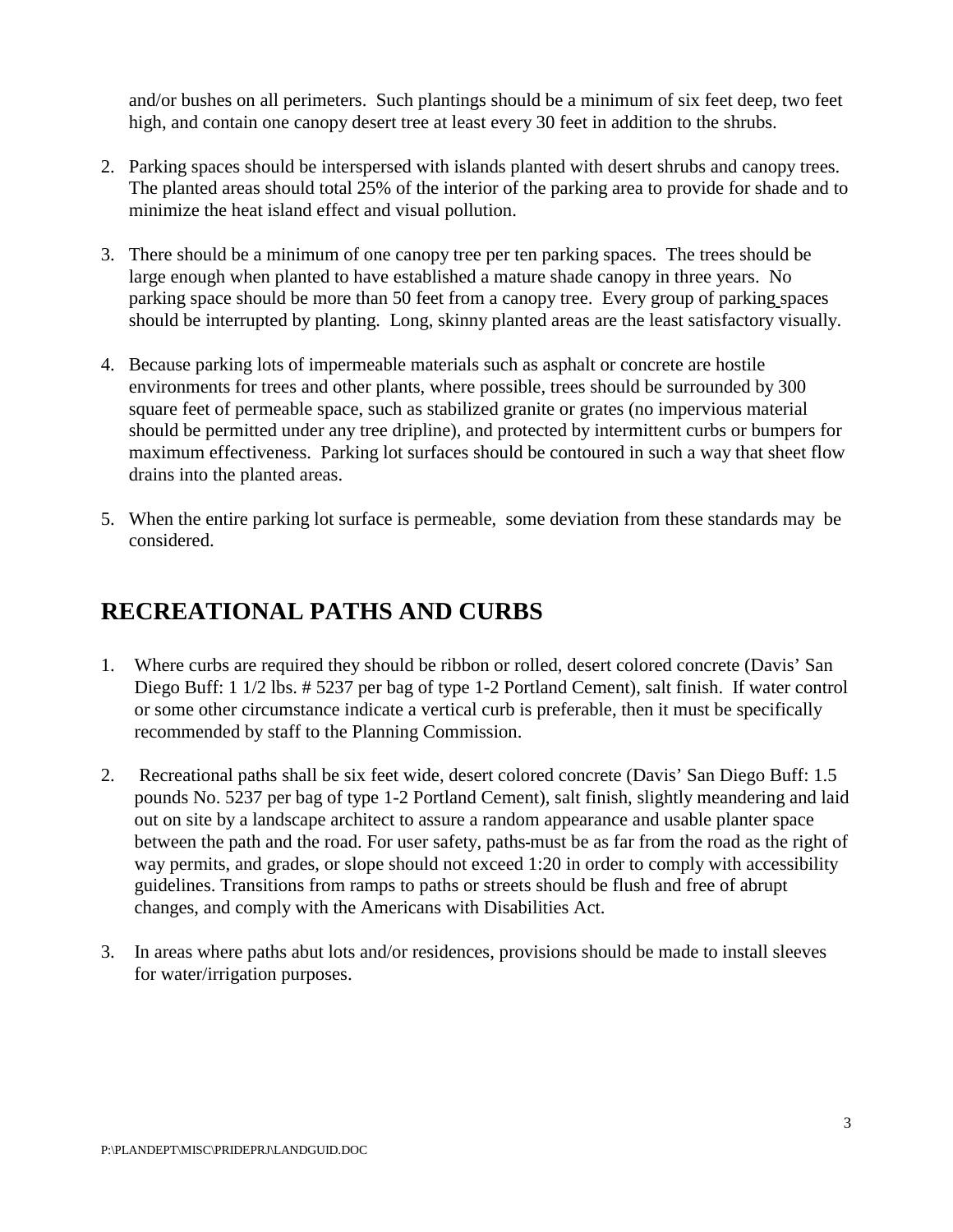# **RIGHTS-OF-WAY**

- 1. Benches under trees at bus stops should be considered when a development or lot split is on a major arterial street with a bus route.
- 2. If requests for roadway abandonment are granted, the Town should expect compensation in kind from the benefiting property owners in the form of additional plantings, extended recreational paths, shaded benches at existing or potential bus stops, water features, drinking fountains, etc.
- 3. Existing plantings on Town rights-of-way often include oleanders. Strictly enforced pruning of height and width is essential to maintain accessible rights of way and view corridors.

# **UTILITIES**

Where practical, exterior transformers, utility pads, cable television and telephone boxes should be screened with walls and/or vegetation. If visible off-site, such facilities must be painted the same color as any adjacent wall, or a desert compatible color such as Frazee's "Asteroid".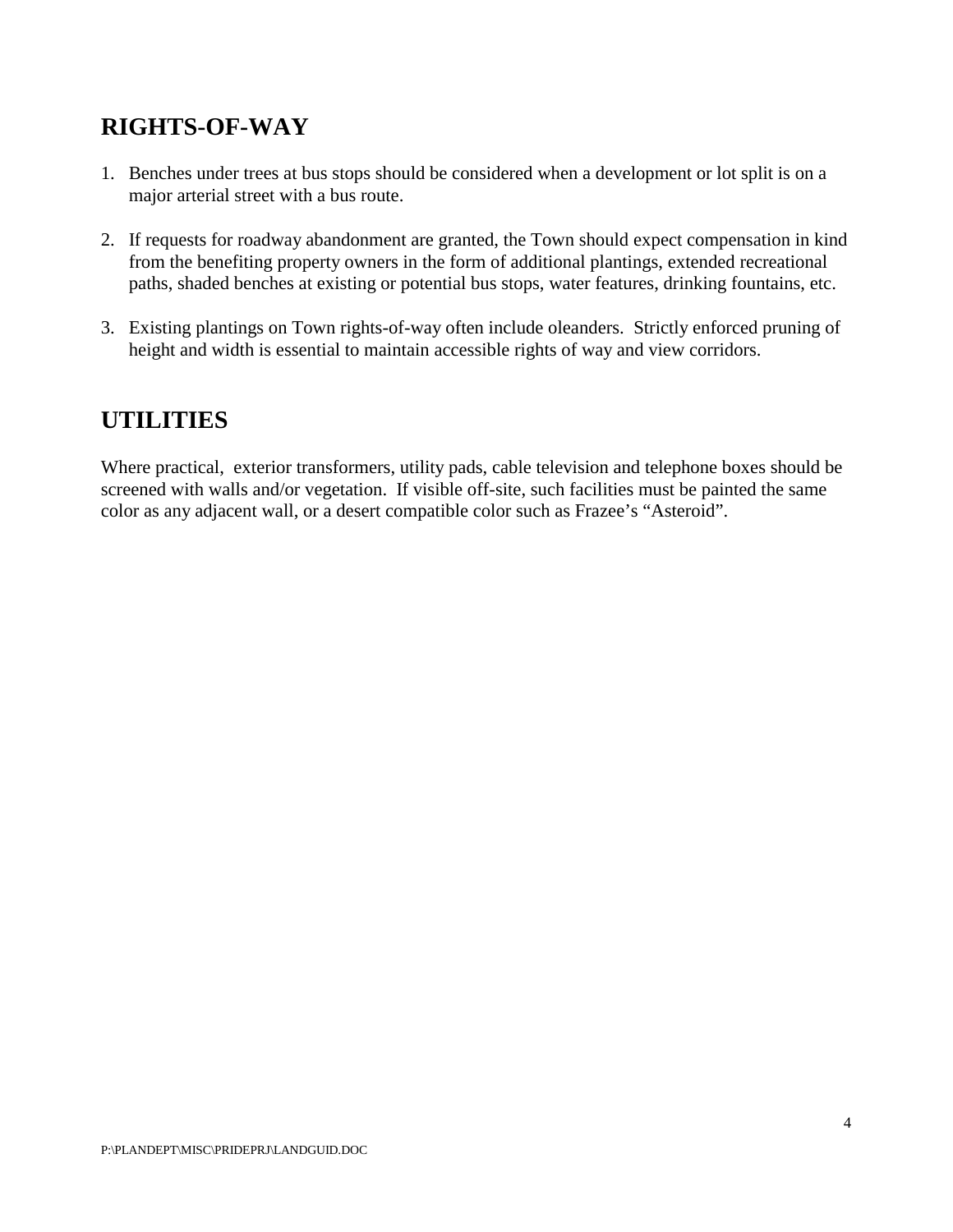# **Table 1**

# **LOW WATER USE DESERT PLANTS RECOMMENDED FOR LANDSCAPING - INCLUDING BUT NOT LIMITED TO:**

#### **1. TREES**

| $\ast$ | Acacia smallii            | sweet acacia           |
|--------|---------------------------|------------------------|
|        | Acacia schaffneri         | twisted acacia         |
|        | Acacaia stenophylla       | shoe string acacia     |
|        | Acacia willardiana        | palo blanco            |
| $\ast$ | Celtis pallida            | desert hackberry       |
| $\ast$ | Cercidium floridum        | blue palo verde        |
| $\ast$ | Cercidium microphyllum    | little-leaf palo verde |
|        | Cercidium praecox         | palo brea              |
| $\ast$ | Chilopsis linearis        | desert willow          |
| $\ast$ | Lysiloma thornberi        | fern of the desert     |
| $\ast$ | Olneya tesota             | ironwood               |
|        | Parkinsonia aculeata      | Mexican palo verde     |
|        | Pithecellobium flexicaule | Texas ebony            |
|        | Prosopis juliflora        | Native mesquite        |
| $\ast$ | Prosopis velutina         | velvet mesquite        |
|        | Sophora secundiflora      | Texas mountain laurel  |
| $\ast$ | Prosopis Glandulosa       | honey mesquite         |

.

#### **2. SHRUBS**

| $\ast$ | Atiplex lentiformis           | quail bush              |
|--------|-------------------------------|-------------------------|
| $\ast$ | <b>Baccharis</b> sarothroides | desert broom            |
|        | Caesalpinia gilliesii         | yellow bird of paradise |
|        | Caesalpinia pulcherrima       | red bird of paradise    |
|        | Calliandra californica        | Baja fairyduster        |
| $\ast$ | Calliandra eriophylla         | fairyduster             |
|        | Cassia artemisioides          | feathery cassia         |
|        | Cassia nemophila              | desert cassia           |
|        | Cassia sturtii                |                         |
| $\ast$ | Cordia parvifolia             | little-leaf cordia      |
| $\ast$ | Dodonaea viscosa              | hopbush                 |
| $\ast$ | Encelia farinosa              | brittlebush             |
| $\ast$ | Fouquieria splendens          | ocotillo                |
| $\ast$ | Justicia californica          | chuparosa               |
|        | Justicia ovata                | red firecracker         |
|        | Justicia spicigera            | hummingbird bush        |
| $\ast$ | Larrea tridentata             | creosote                |
|        | Leucophyllum frutescens       | Texas ranger            |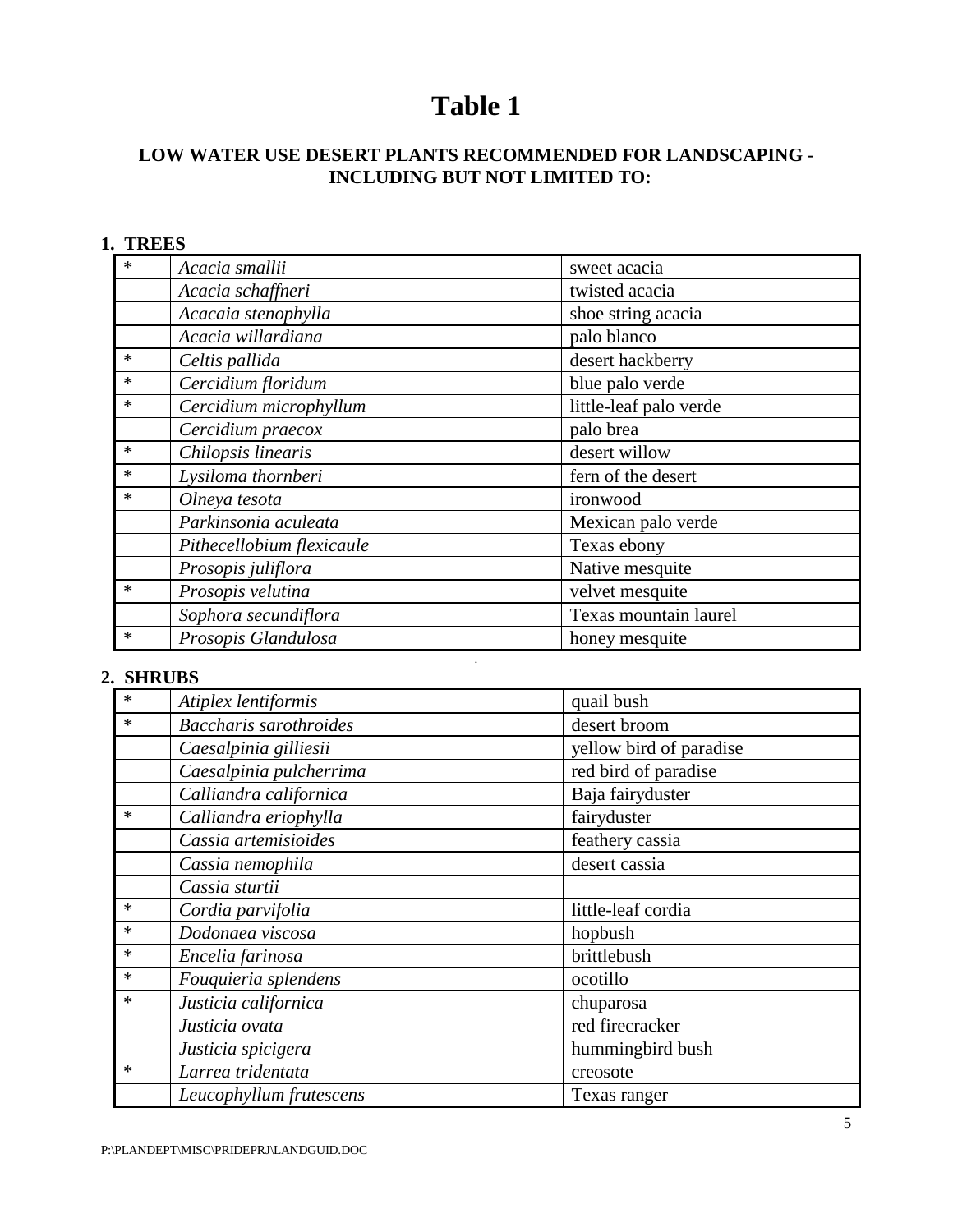| Leucophyllum laevigatum | cenizo               |
|-------------------------|----------------------|
| Salvia greggii          | autumn sage          |
| Tecoma stans            | Arizona yellow bells |
| Vauquelinia californica | Arizona rosewood     |

### **3. GROUNDCOVERS**

|        | Acacia redolens               | trailing acacia     |
|--------|-------------------------------|---------------------|
| $\ast$ | Dalea greggii                 | trailing smoke bush |
|        | Lantana montevidensis         | trailing lantana    |
|        | Santolina virens              |                     |
|        | Santolina chamaecyparissus    | lavender cotton     |
|        | Verbena tenuisecta            | verbena             |
|        | Verbena tenera (V. pulchella) |                     |

# **4. VINES**

| Antigonon leptopus   | queen's wreath                  |
|----------------------|---------------------------------|
| Mascagnia macroptera | yellow orchid vine              |
| Merremia aurea       | yellow morning glory vine, yuca |

# **5. PERENNIAL WILDFLOWERS**

| $*$    | Baileya multiradiata   | desert marigold  |
|--------|------------------------|------------------|
| $*$    | Melampodium leucanthum | blackfoot daisy  |
|        | Nierembergia violacea  | purple cups      |
|        | Oenothera speciosa     | evening primrose |
|        | Pennisetum setaceum    | fountain grass   |
| $*$    | Penstemon parryi       | beardtongue      |
| $\ast$ | Penstemon eatoni       | beardtongue      |
| $*$    | Sphaeralcea ambigua    | globe mallow     |

# **6. SUCCULENTS**

|        | Agave americana          | century plant           |
|--------|--------------------------|-------------------------|
| $\ast$ | Agave murpheyi           |                         |
|        | Agave vilmoriniana       | octopus agave           |
|        | Aloe vera                | aloe vera               |
| $\ast$ | Carnegiea gigantea       | saguaro                 |
| $\ast$ | Dasylirion wheeleri      | desert spoon            |
| $\ast$ | Echinocereus engelmannii | hedgehog cactus         |
| $\ast$ | Ferocactus spp.          | barrel cactus           |
|        | Hesperaloe parviflora    | red yucca               |
| $\ast$ | Nolina microcarpa        | beargrass               |
| $\ast$ | Opuntia basilaris        | beavertail prickly pear |
|        | Opuntia engelmannii      | prickly pear            |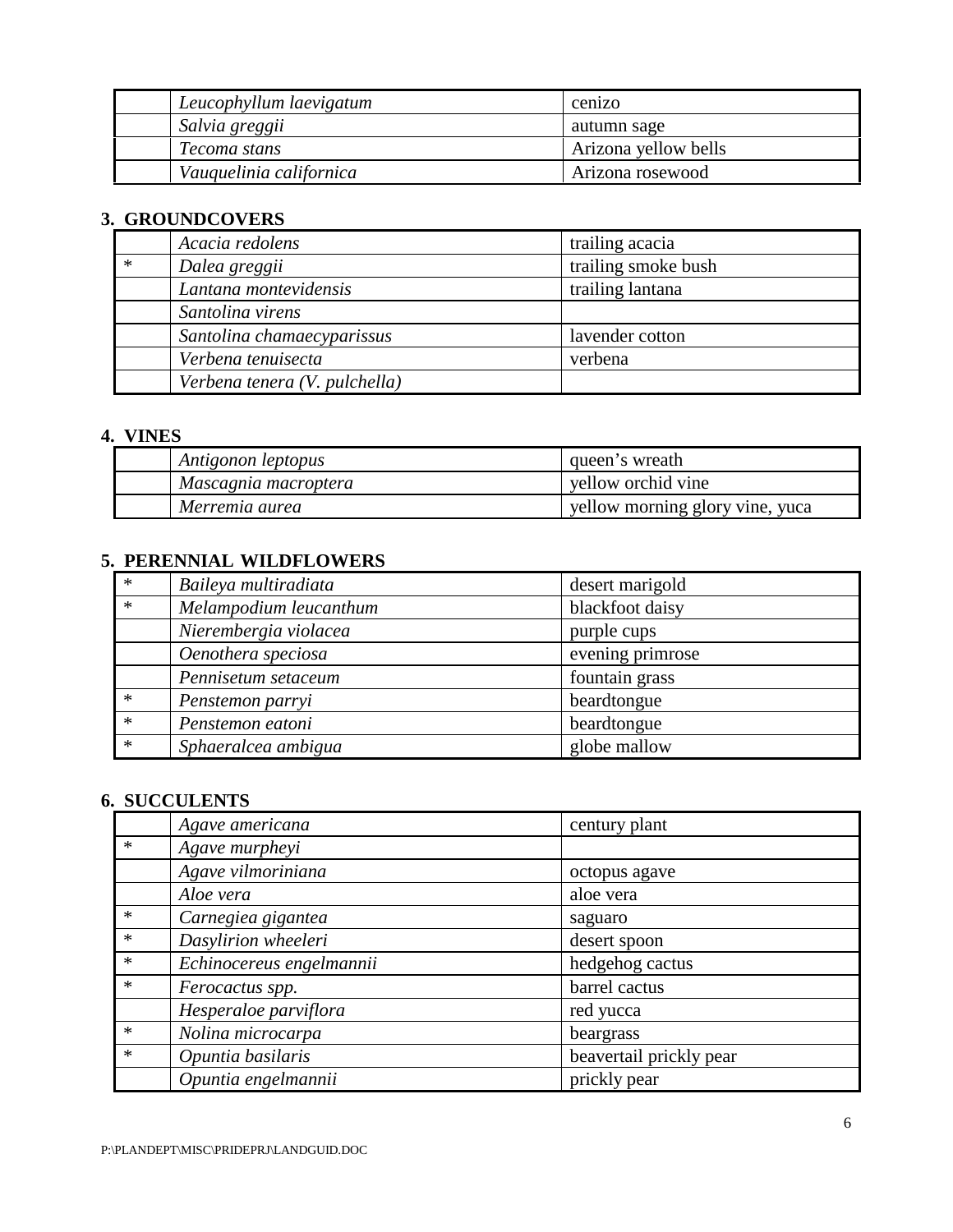|   | Opuntia ficus-indica | Indian fig prickly pear |
|---|----------------------|-------------------------|
| ∗ | Opuntia santa-rita   | purple prickly pear     |
|   | Portulacaria afra    | elephant food           |
| ∗ | Yucca baccata        | banana yucca            |
| ∗ | Yucca elata          | soaptree yucca          |

\* Arizona native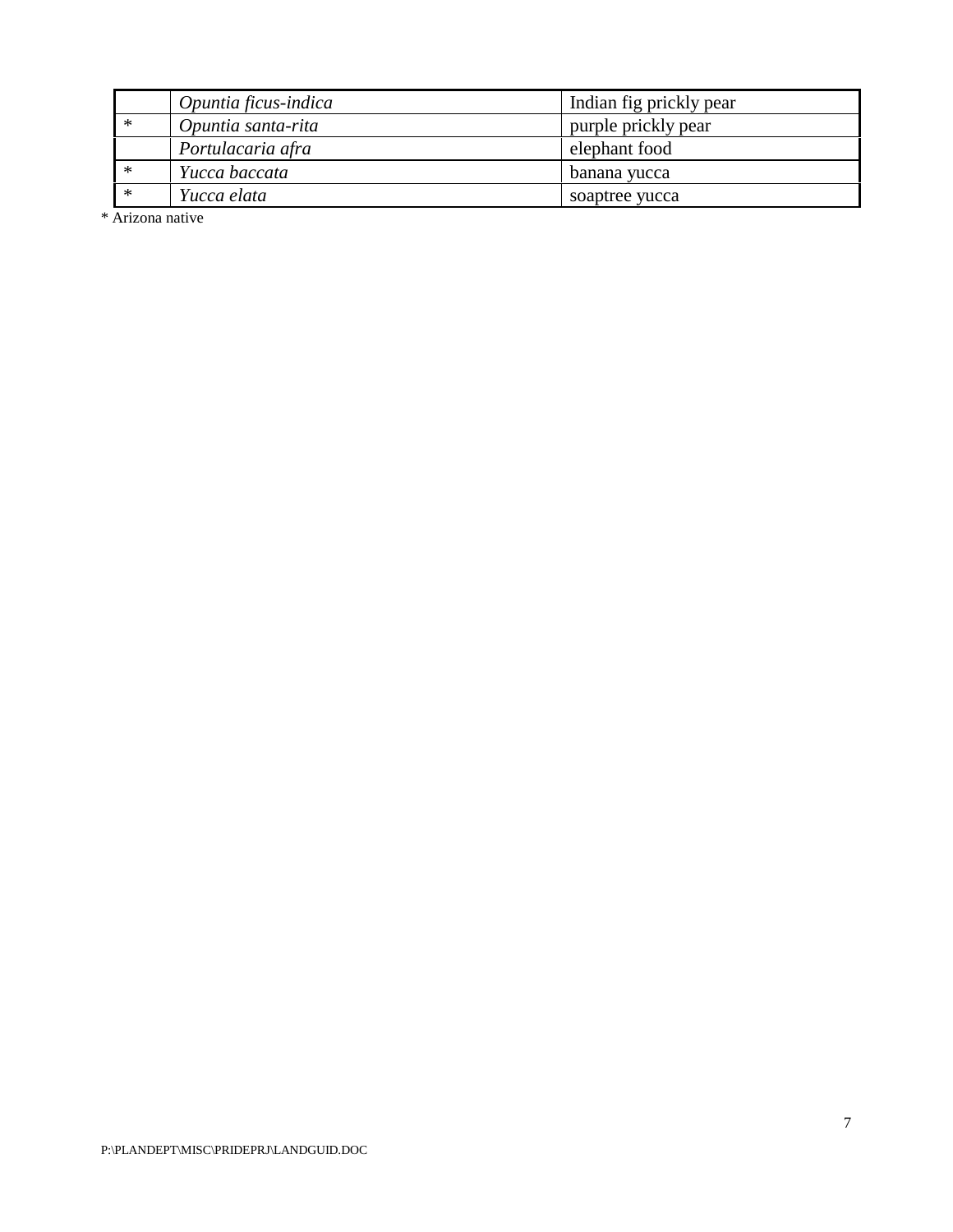# **Table 2 (TO BE USED IN TOWN RIGHT OF WAY)**

# **LOW WATER USE DESERT TREES, SHRUBS AND GROUND COVER BY PLANTING AREA**

# **1. For planting areas as small as 3 -4 square feet:**

# **A. Tree species**

|        | Botanical name                  | <b>Common Name</b> |
|--------|---------------------------------|--------------------|
| ∗      | Acacia minuta/acacia farnesiana | sweet acacia       |
| $\ast$ | Acacia willardian               | palo blanco        |
|        | Chilopsis linearis              | desert willow      |
|        | Lysiloma thornberi              | desert fern tree   |

#### **B. Shrubs and ground covers**

|        | Ambrosia deltoidea       |                           |
|--------|--------------------------|---------------------------|
|        | Atriplex canescens       | saltbush                  |
|        | Baileya multiradiata     | desert marigold           |
|        | Cassia wislizeni         | shrubby senna             |
|        | Dyssodia pentachaeta     | dyssodia                  |
| $\ast$ | Echinocereus engelmannii | strawberry hedgehog       |
|        | Encelia farinosa         | brittlebush               |
|        | Erigeron divergens       | fleabane daisy            |
|        | Eschscholtzia mexicana   | mexican goldpoppy         |
| $\ast$ | Ferocactus wislizeni     | fishhook barrel           |
|        | Gaillardia arizonica     | arizona blanketflower     |
|        | Hesperaloe pariflora     | red yucca                 |
|        | Lupinus sparsiflorus-    | deser\ lupine             |
|        | Sphaeralcea ambigua      | desert globemallow        |
| $\ast$ | Mammillaria sp           | Pincushion cactus         |
|        | Melampodium leucanthum   | blackfoot daisy           |
|        | Oenothera berlandieri    | mexican evening -primrose |
|        | Thamnosma montana        | turpentine bush           |
|        | Viguiera multiflora      | golden eye                |
|        | Verbena peruviana        | peruvian verbena          |

# **2. For planting areas as small as 4 -6 square feet, inclusive of Section 1 above: A. Tree species**

| ∗ | Cercidium floridum       | blue paloverde  |
|---|--------------------------|-----------------|
|   | Pithecelobium flexicaule | texas ebony     |
|   | Pithecelobium mexicanum  | mexican ebony   |
|   | Prosopis velutina        | velvet mesquite |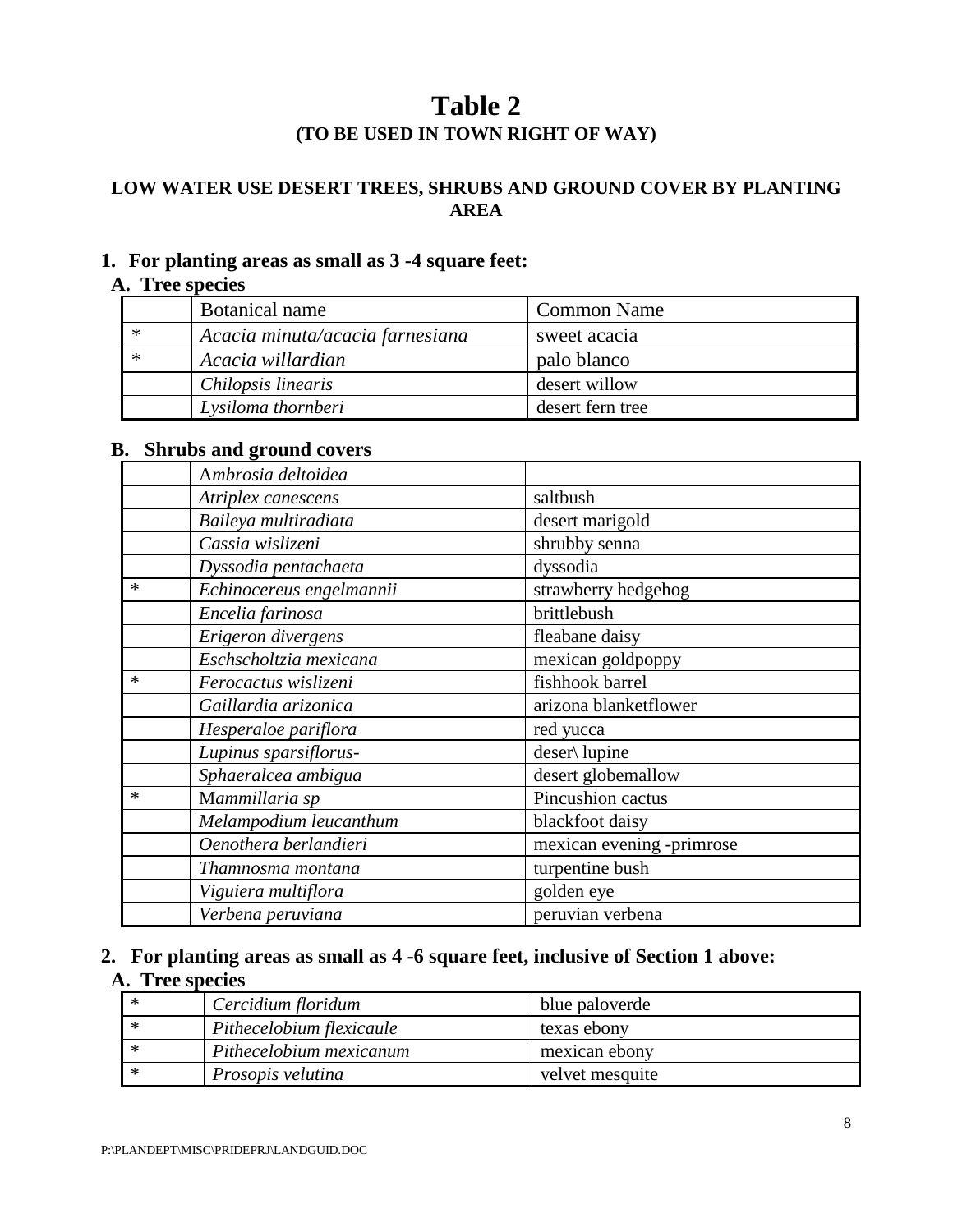# **B. Shrubs and ground covers:**

|        | Asclepias subulata                 | desert milkweed          |
|--------|------------------------------------|--------------------------|
|        | Caesalpinia gilliesii              | mexican bird-of-paradise |
|        | Calliandra eriophylla              | pink fairy duster        |
|        | Dalea frutescens; dalea versicolor | dalea, black dalea       |
| $\ast$ | Dasylirion wheeleri                | desert spoon             |
|        | Justicia brandegeana               | shrimp plant             |
|        | Justicia ovata                     | chuparosa                |
|        | Justicia spicigera                 | desert honeysuckle       |
|        | Larrea tridentata                  | creosotebush             |
| $\ast$ | Opuntia basilaris                  | beavertail prickly-pear  |
| $\ast$ | Opuntia violaceae                  | purple prickly-pear      |
|        | Penstemon sp                       | Red penstemon            |

# **3. For planting areas larger than 6 square feet, inclusive of Sections 1-2 above:**

# **A. Trees**

| $\ast$ | Acacia constricta      | whitehorn           |
|--------|------------------------|---------------------|
| $\ast$ | Carnegiea gigantea     | saguaro             |
| $\ast$ | Cercidium floridum     | blue paloverde      |
| $\ast$ | Cercidium microphyllum | foothills paloverde |
| $\ast$ | Olneya tesota          | desert ironwood     |
| $\ast$ | Opuntia ficus-indica   | indian fig          |
| $\ast$ | Prosopis glandulosa    | honey mesquite      |
| $\ast$ | Prosopis juliflora     | arizona mesquite    |

### **B. Shrub and ground cover species**

| Celtis pallida          | desert hackberry |
|-------------------------|------------------|
| Dalea pulchra           | sweet dalea      |
| Dodonaea viscosa        | hopbush          |
| Ephedra sp              | Mormon tea       |
| Justicia californica    | chuparosa        |
| Leucophyllum frutescens | texas ranger     |
| Leucophyllum lavigatum  | chihuahuan sage  |
| Rhus ovata              | sugar bush       |
| Ruellia peninsularis    | firecracker bush |
| Simmondsia chinensis    | jojoba           |
| Sophora secundiflora    | mescal bean      |
| Tecoma stans            | yellow bells     |

\* a plant with thorns/spines that can be a hazard in a pedestrian pathway.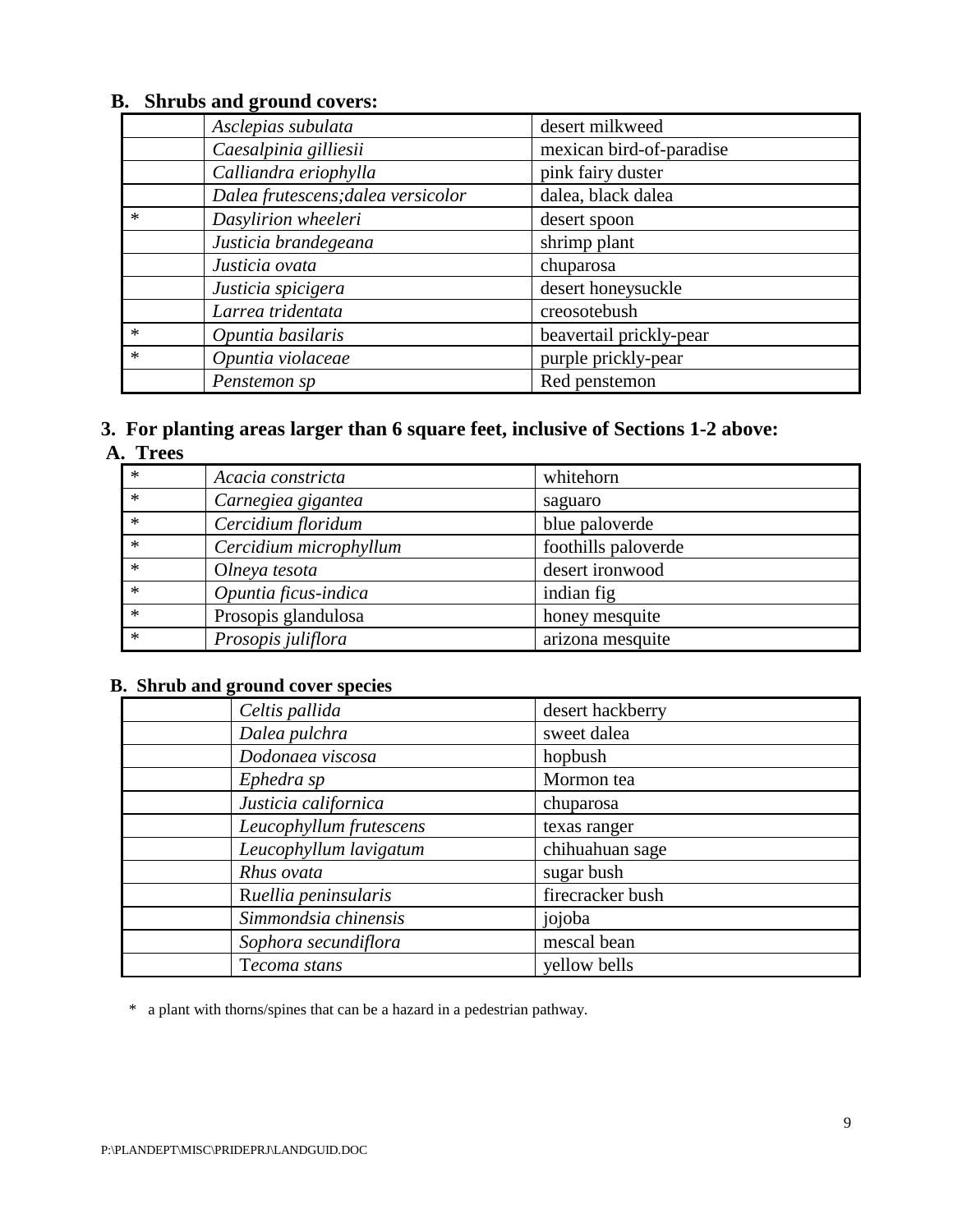# **Table 3**

# **PLANTS COMMONLY SOLD IN LOCAL NURSERIES THAT SHOULD BE AVOIDED BECAUSE OF THE WIND-BORNE ALLERGENS THEY PRODUCE**

People who suffer from respiratory allergies would be wise to avoid planting very many wind-borne pollen plants in their home gardens or near their bedroom windows. However, if a plant has a short flowering period it will not cause as much discomfort as a plant with a long flowering period.

### **1. Trees**

Eucalyptus microtheca, Eucalyptus leucoxylon, and other eucalyptus trees Fraxinus velutina, Arizona ash Morus alba, mulberry \*Olea europa, olive tree Pinus eldarica, mondel pine, and Pinus halepensis, aleppo pine, and other pines Populus fremonti, Fremont cottonwood, and all male cottonwoods \*Rhus lancea, African sumac Tamarix aphylly, Tamarix africana, Tamarix parviflora, etc. tamarisk or salt cedar

# **2. Shrubs**

Ambrosia deltoidea, bursage

Atriplex canescens, four wing saltbush, and Atriplex lentiformis, quail bush Ligustrum lucidum, Chinese privet, and Ligustrum japonicum, Japanese privet

# **3. Groundcovers**

\*Cynodon dactylon, Bermuda grass

Note: \* indicates those with the longest pollen production times.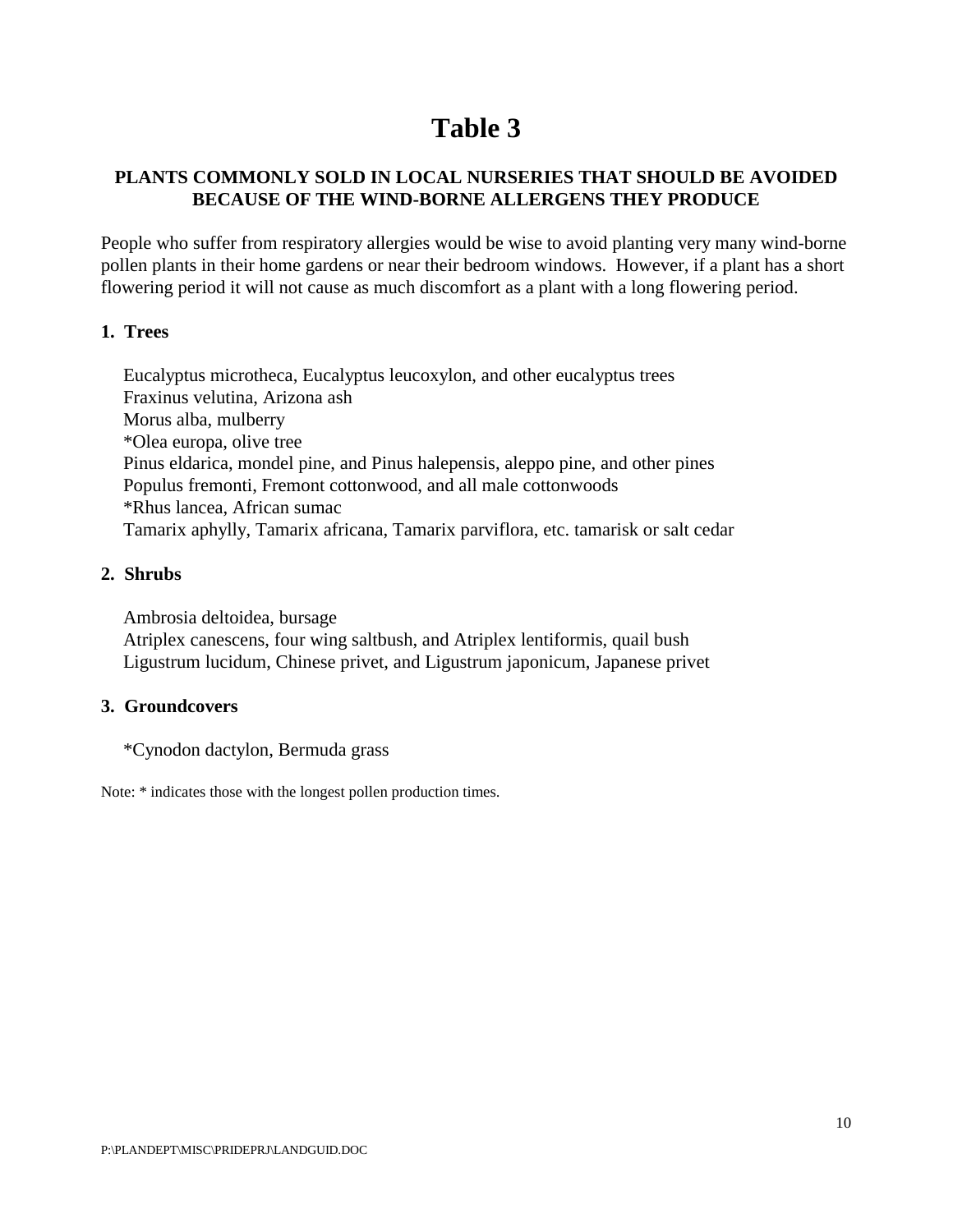# University of Arizona Cooperative Extension

# Planting Specifications: Container Trees & Shrubs



#### Introduction

The majority of tree and shrub roots lie in the top 2 feet of soil and extend 1.5 to four times the width of the canopy. Planting practices that encourage the development of this root system can reduce the establishment phase and enhance plant stability. These practices are characterized by shallow, wide planting holes, no organic amendments in the backfill, an organic surface mulch, and proper staking of  $t$ rees.  $\ddot{\phantom{a}}$ .

#### Materials -

- 1. Soil: Native soil should be reasonably free of construction materials and other debris. Cultivate compacted soils to a depth of 8 to 10 inches. Ideally soil should be 18 to 24 inches deep. Soil imported to increase depth or to achieve other objectives should be free of diseases, pests, weeds, debris, and should be similar in texture to native soil.
- 2. Soil Amendments: Do not add organic Sulfur. amendments to the backfill.

fertilizers, and other amendments, if used, should be broadcast over the planting area before cultivating.

- 3. Plant Materials: See Selecting Plants (Landscape Plants No. ###).
- 4. Tree Stakes and Ties: Wood stakes should be 2 inches in diameter or 2 inches square. Construct ties of 1/2 inch garden hose and No. 12 to 14 gauge galvanized wire.
- 5. Mulch: Suitable organic mulch materials include ground bark, wood chips, and compost.

#### **Drainage Test**

- 1. Test drainage by digging a hole 1 foot deep or so. Fill with water several times during the day. Drainage is poor if water is still standing 24 hours after the last filling.
- 2. Chimney holes may improve poor drainage due to a shallow, thin hardpan. Place drainage chimney beside, not beneath, root ball to avoid problems due to excess water (see illustration, above right).
- 3. Adding soil to increase rooting depth can also improve drainage. Use soil similar in

Issued in furtherance of Cooperative Extension work, acts of May 8 and June 30, 1914, in cooperation with the U.S. Department of Agriculture, James A. Christenson, Director, Cooperative Extension, College of Agriculture, The University of Arizona. 5100 TO 150

The University of Arizona College of Agriculture is an equal opportunity employer authorized to provide research, educational<br>information and other services only to individuals and institutions that function without regard origin, age, Vietnam Era Veteran's status, or disability.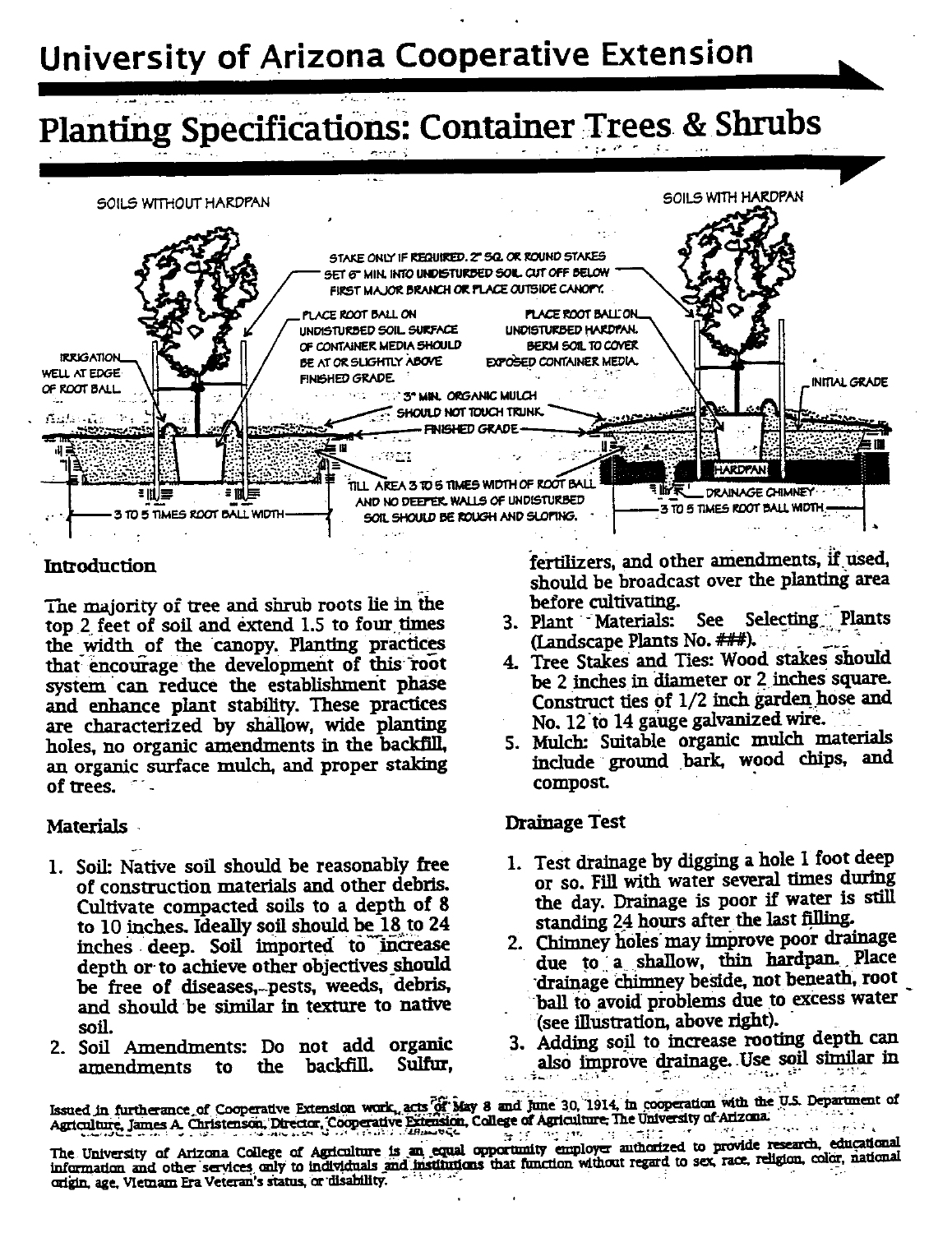texture and allow for settling.

 $\sim$ 

#### **Planting Trees**

1. Mark a circular area three to five times the diameter of the root ball. Till this area to a depth no deeper than the root ball. Walls of the undisturbed soil should be rough and sloping. Dig a hole in the center of the tilled area slightly wider and no deeper than the root ball.

لقيور والعام

- 2. Always handle the plant by the container or the root ball. Remove the plant from the container with minimal disturbance to the root ball. Score the root ball to cut any circling roots and to disturb the mediabackfill interface. Make a vertical cut 1/4 to 1/2 inch deep four times around the sides and twice across the bottom.
- 3. The top of the root ball should be level with or slightly above the finished grade. Backfill with unamended soil. Do not pack the soil. معتربات بدينا
- 4. Remove the nursery stake. Do not prune unnecessarily. Remove only broken or infected branches, and double leaders using clean, sharp bypass pruners. Do not cover wounds with sealant or paint. Remove trunk sprouts gradually over several years.
- 5. Form an irrigation well, if used, at the edge of the root ball to ensure that irrigations wet the container media. Irrigate the plant and the entire tilled area. Apply enough water to thoroughly wet the soil to the depth of the root ball. This will remove air pockets without compacting the soil.
- 6. Mulch the entire tilled area with 3 to 4 inches of organic material. Do not let mulch contact the trunk. If planting in a lawn, keep the tilled area free of grass.

#### **Staking Trees**

- 1. Do not stake trees unnecessarily. If staking is required, use two stakes only. Place them outside the root ball and irrigation well at right angles to the prevailing wind. Make sure stakes penetrate undisturbed soil at least 6 inches.
- 2. To determine tie height, hold trunk with one hand and bend canopy to one side. If canopy does not return to an upright position, move up the trunk and try again. Find lowest point on trunk at which the canopy will return to an upright position. Place ties about 6 inches above this point.

Use one set of ties only.

Protect trunk from tie wire by enclosing the wires in garden hose. The garden hose should be just long enough to loop around the trunk. Twist wires to keep the garden hose from moving along the wire. The trunk should not move inside the garden hose loop.



- 4. Fasten wires to stake so the cut ends are between the stake and the tree, not exposed on the outside of the stake. Twist wires to tighten. There should be enough slack to allow the trunk and garden hose to move as a unit.
- 5. Cut the stakes off below the canopy to prevent wounds to branches.
- 6. Inspect and loosen wires periodically as the tree grows. Remove stakes as soon aspossible.

#### **Planting Shrubs**

erek e.

Follow same procedures as for planting trees. Be sure the plant crown is at or above the final grade to avoid crown rots.



8/96

Prepared by Dr. Jimmy L. Tipton, Arid Ornamentals Extension Specialist. University of Arizona Department of Plant Sciences.

Draft version. Contact Dr. Tipton at 520 621-1060 (voice), 520 621-7186 (fax), or jtipton@ag.arizona.edu (email) with comments.